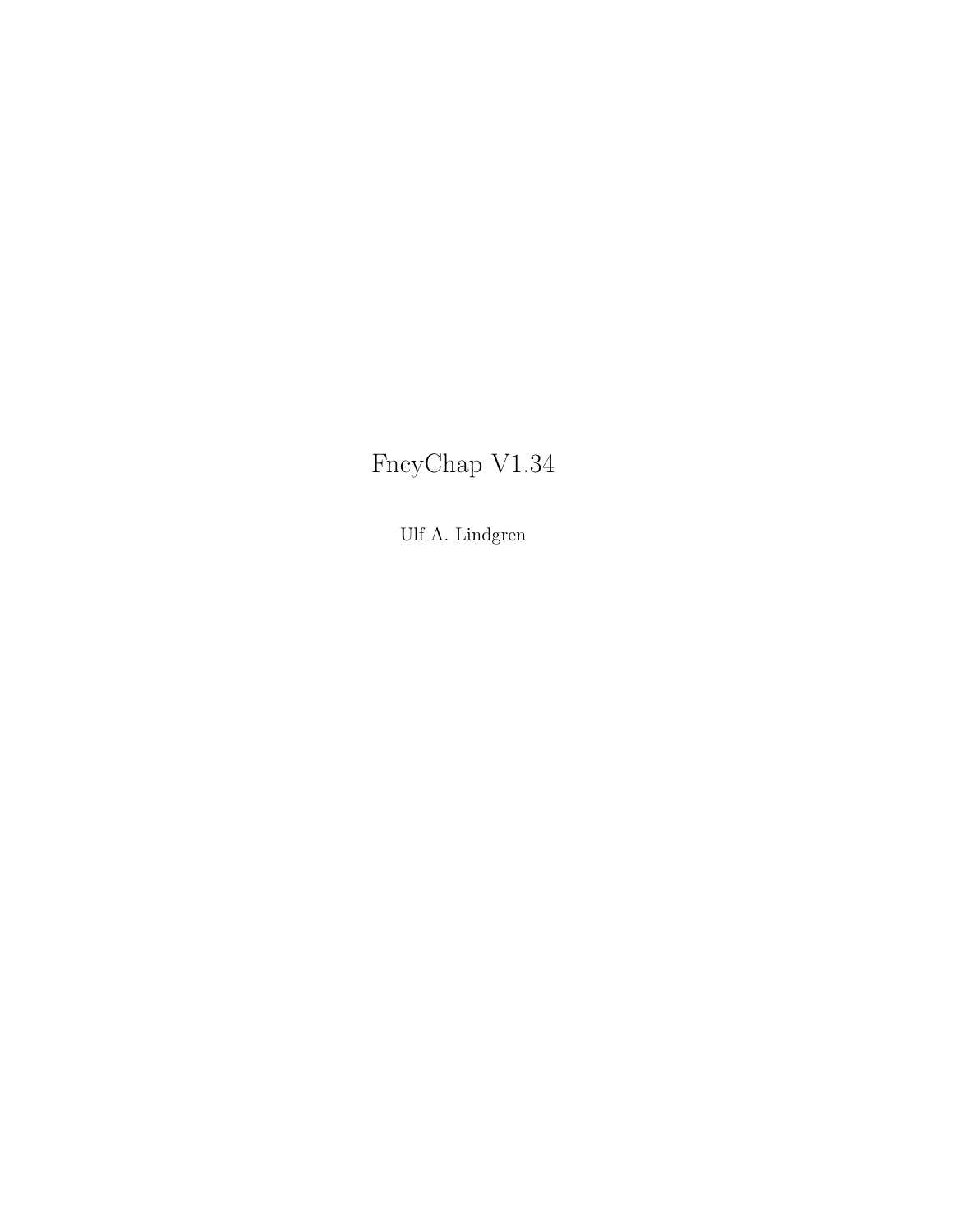# Contents

|    | 1 Package description<br>1.1                                                                                                                          | $\overline{2}$ |
|----|-------------------------------------------------------------------------------------------------------------------------------------------------------|----------------|
|    | Commands provided                                                                                                                                     | 3<br>3         |
| 3  | Toward customization of the chapter head $\ldots \ldots \ldots \ldots \ldots \ldots \ldots \ldots \ldots$<br>2.1<br>An overview of the chapter styles | 4              |
|    | 3.1                                                                                                                                                   | 4              |
|    | 3.2                                                                                                                                                   | $\frac{5}{2}$  |
|    | 3.3                                                                                                                                                   | 5              |
|    | 3.4                                                                                                                                                   | 5              |
|    | 3.5                                                                                                                                                   | -6             |
|    | 3.6                                                                                                                                                   | -6             |
|    | 3.7<br>The chapter Bjornstrup resources in the contract in the chapter Bjornstrup resources in the chapter of the chapter                             |                |
|    | 4 A simple example                                                                                                                                    | 8              |
| 5. | Revision details                                                                                                                                      | 10             |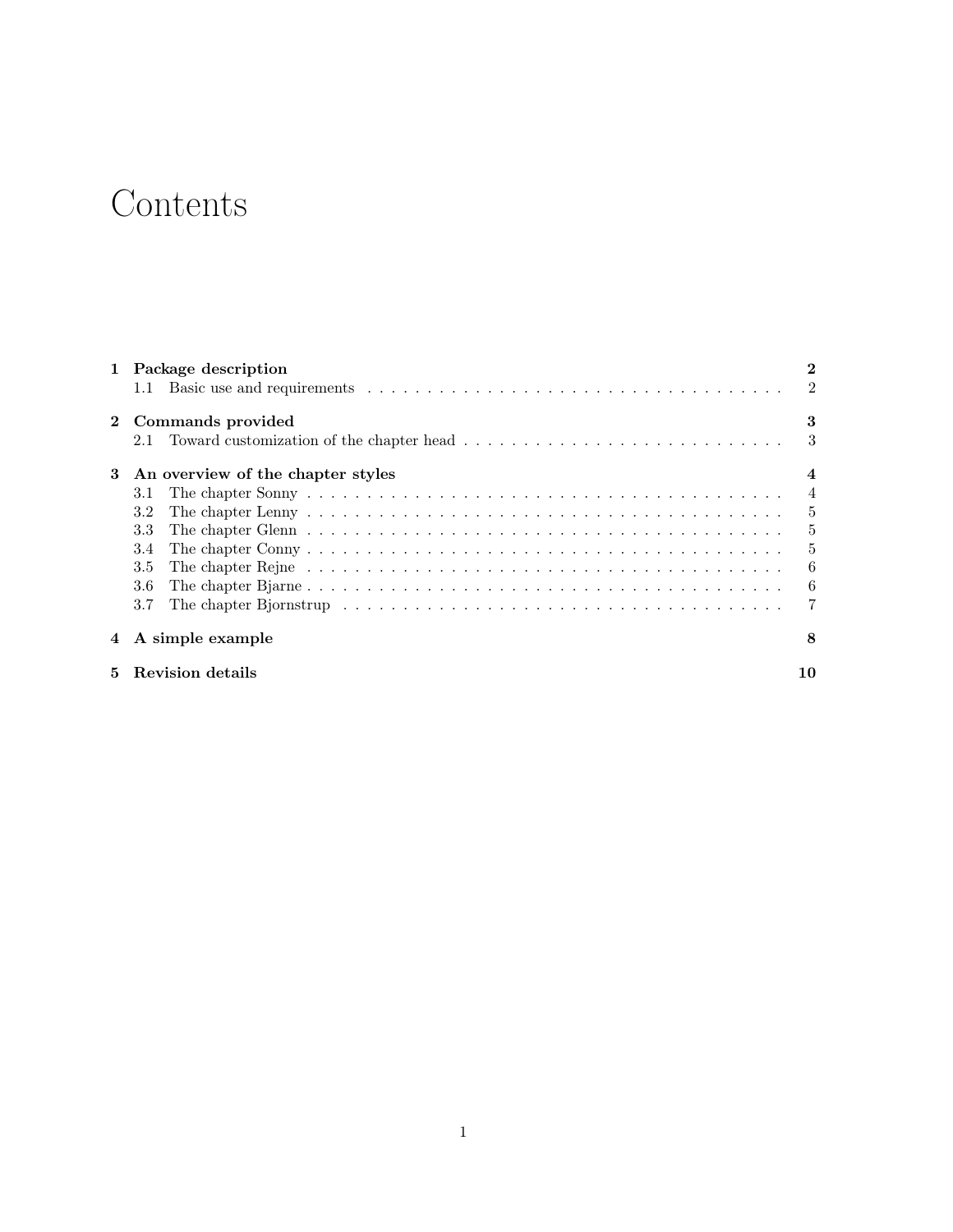**Chapter** 

## Package description

The package *fncychap* has been written such that chapter level headings can be altered fast and for me<br>to learn more about IAT and TaX. I have no idea if this package is written in a good way. Thus to learn more about LAT<sub>E</sub>X and T<sub>E</sub>X. I have no idea if this package is written in a good way. Thus, if anyone reads and tries FncyChap I would appreciate any feedback. This will help me gain insight in writing macros.

In any publication it is important to remember that consistency plays an important role. That is, with this package one can change the appearance of each chapter in the publication. However, this is not desirable so don't forget modesty and consistency.

#### 1.1 Basic use and requirements

The package is invoked by writing the following in the preamble of your document

#### $\Delta$ usepackage $[style]\{fncychap\}$

If the option, style, is omitted then the default definition of chapter is used. Originally, there were six predefined chapter styles, namely *Sonny, Lenny, Glenn, Conny, Rejne* and *Bjarne*. The names corresponds to Swedish given names, almost surely (a.s.) like IKEA<sup>1</sup>. Each such style has a default configuration and if that configuration is sufficient, then this is all that is needed.

In the present release of *fincychap* two additional chapter definitions have been included. The first of these is named PetersLenny, after the author Peter Osborn. This chapter definition is based on Lenny, Peter has carefully tweaked the measures of the lines, individually, for each chapter number (up to 20) and each appendix (up to Z). The second chapter head is a new one defined by Jean-Marc Francois and he named it Bjornstrup.

Originally, fncychap did not rely on any other package. However, for the style Lenny a postscript font is default, but this font can easily be changed. I encourage the use of the default postscript font since it is scalable in a truly huge manner, which makes Lenny nice. In the current release and with the use of Jean-Marcs Bjornstrup the color package from the base distribution will be invoked.

<sup>1</sup> reg. trademark of Ingvar Kamprad Emtaryd Agunnaryd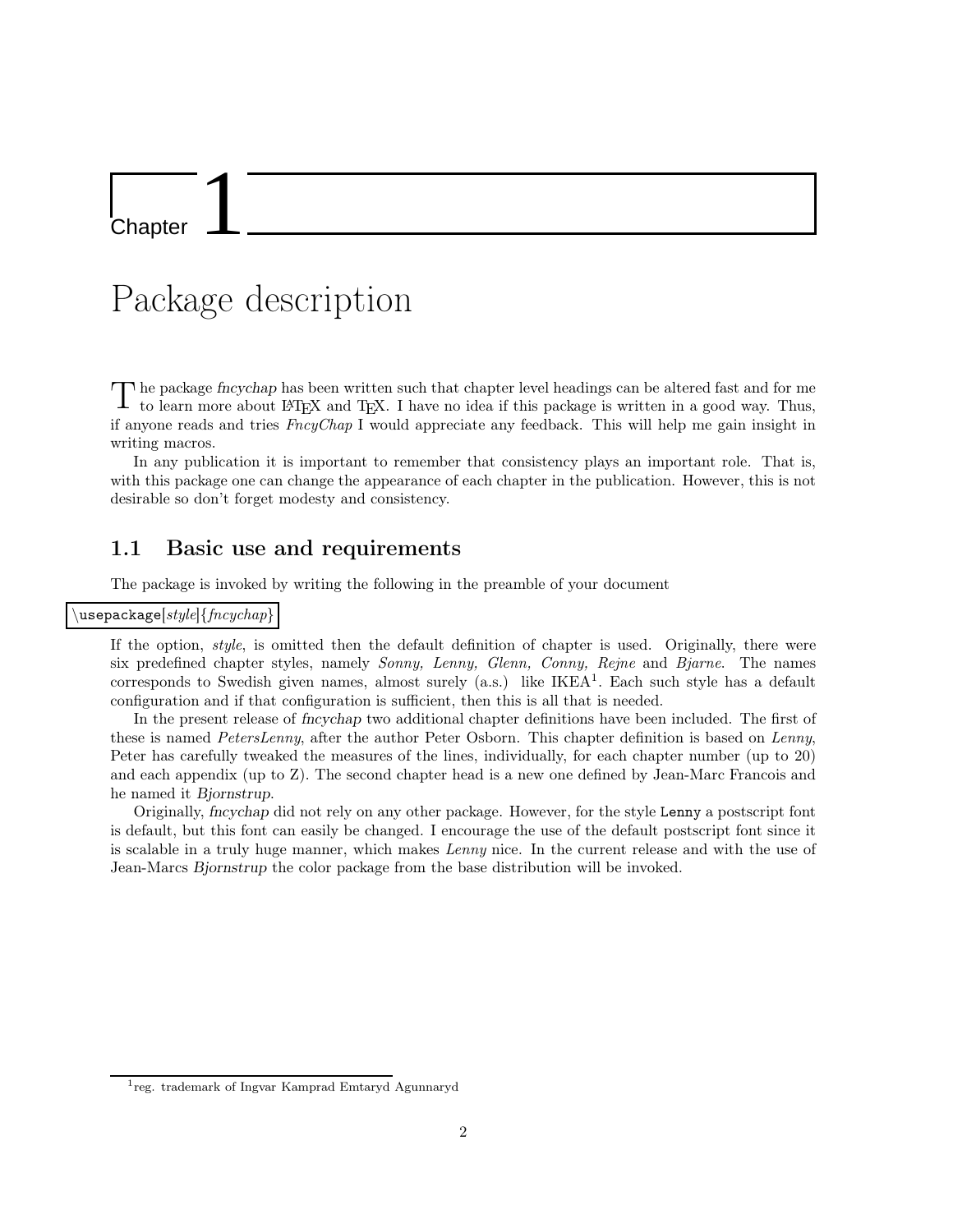l<br>Chapter

# Commands provided

A part from the chapter styles, some additional commands are provided in order to create user defined chapter heads. The commands will in the sequel be described. Each command is boxed and placed on a separate line. Lets begin the descriptions of the commands.

#### \mghrulefill $\{width\}$

The above command is a more general version of the command \hrulefill in the sense that the width of the ruler can be specified. This command is provided in order to decorate the chapter headers. The chapter heading are divided into two parts. The first part defines the so called  $\chap$  chapapp and  $\thinspace\thinspace\thinspace\thinspace$  the chapter which holds information of the text "Chapter" and the current chapter number respectively. The second part is the chapter title provided by the user. From now one, the \chapapp and \thechapter will be referred to as chapter name and chapter number respectively. The user defined title is referred to as the chapter title.

#### 2.1 Toward customization of the chapter head

The chapter name, number and title can be changed easy, first lets introduce the following two commands

\ChNameUpperCase

and

\ChNameLowerCase

these commands will change the chapter name into either upper or lower case. One additional case command is provided for the chapter name, namely

\ChNameAsIs

which result in the default case. Three similar commands for the chapter title are defined by the commands

 $\text{ChTitleUpperCase}, \text{ChTitleLowerCase}$  and  $\text{ChNameAsIs}$ 

The rule width of the predefined chapter styles can be controlled by the command

 $\text{ChRuleWidth}\{width\}$ 

just remember that the *width* must have a unit, for instance  $pt$ ,  $mm$ ,  $etc$ . The font related matters such as size, type and face can be sent using the commands

 $\text{ChNameVar}\left\{\text{stuff}\right\}$ ,  $\text{ChNumVar}\left\{\text{stuff}\right\}$  and  $\text{ChTitleVar}\left\{\text{stuff}\right\}$ 

related to the chapter name number and title respectively. The argument, stuff, to these functions can be for example  $\Lambda\$  \the Var{\huge\rm\centering}.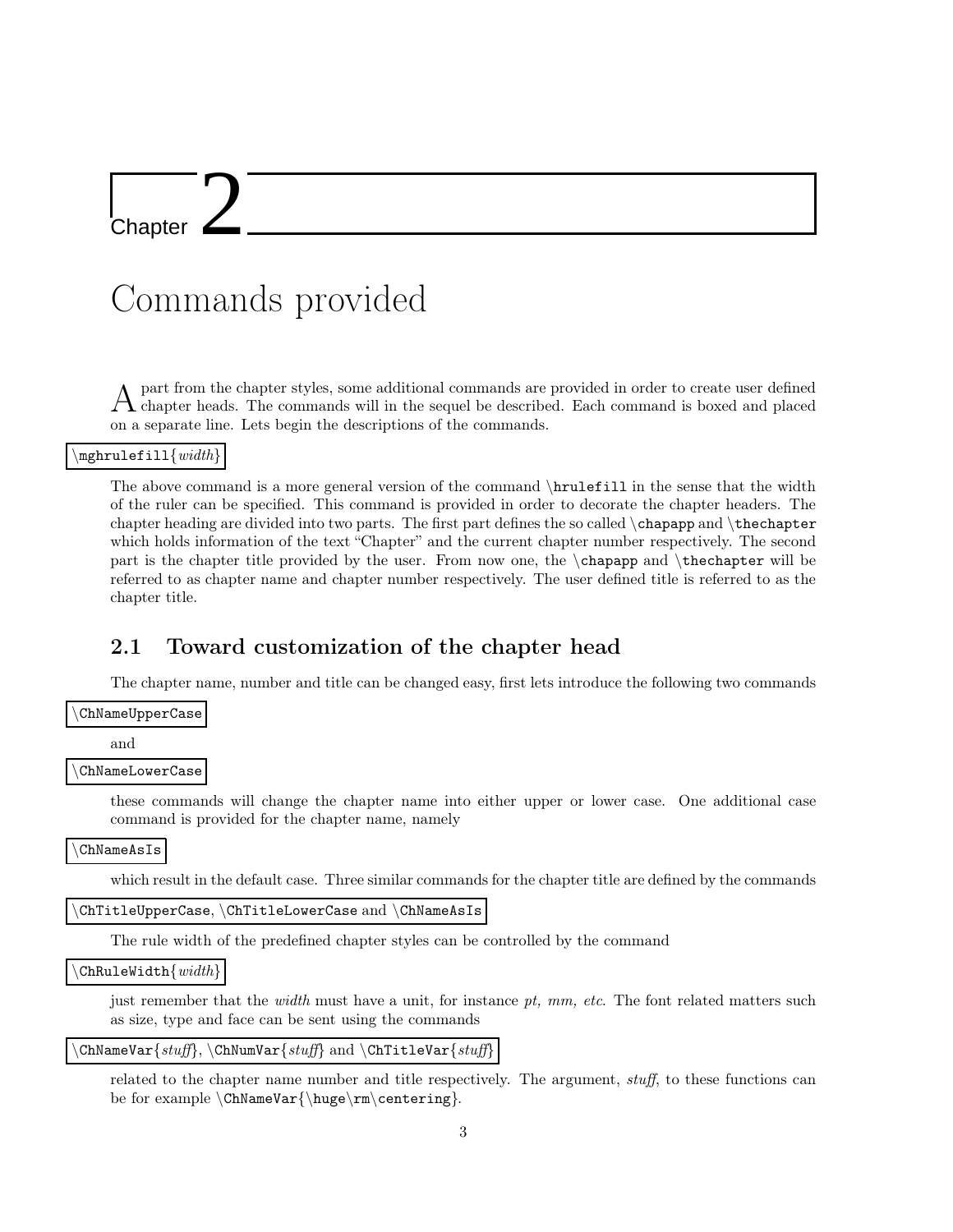L<br>Chapter

## An overview of the chapter styles

The chapter styles have default settings for all of the functions described in section 2.1. However, it can be changed using the commands. Note that if  $\text{center}$  at a sused to format the text part of can be changed using the commands. Note that if \centering, etc is used to format the text part of the chapter style then the result can be ugly. The chapter style *Bjarne* contains one additional command

\TheAlphaChapter

This command will write the chapter number using the corresponding word. \TheAlphaChapter have a capability of writing the words ZERO to NINETYNINE.

In the following sections the pre-defined styles are shown along with the default settings. Both the \chapter and \chapter\* are given.

#### 3.1 The chapter Sonny

The following settings have been used as default parameters





Figure 3.1: The stared chapter style sonny

Figure 3.2: The chapter style Sonny

1reg. trademark of Ingvar Kamprad Elmhult Aktiebolag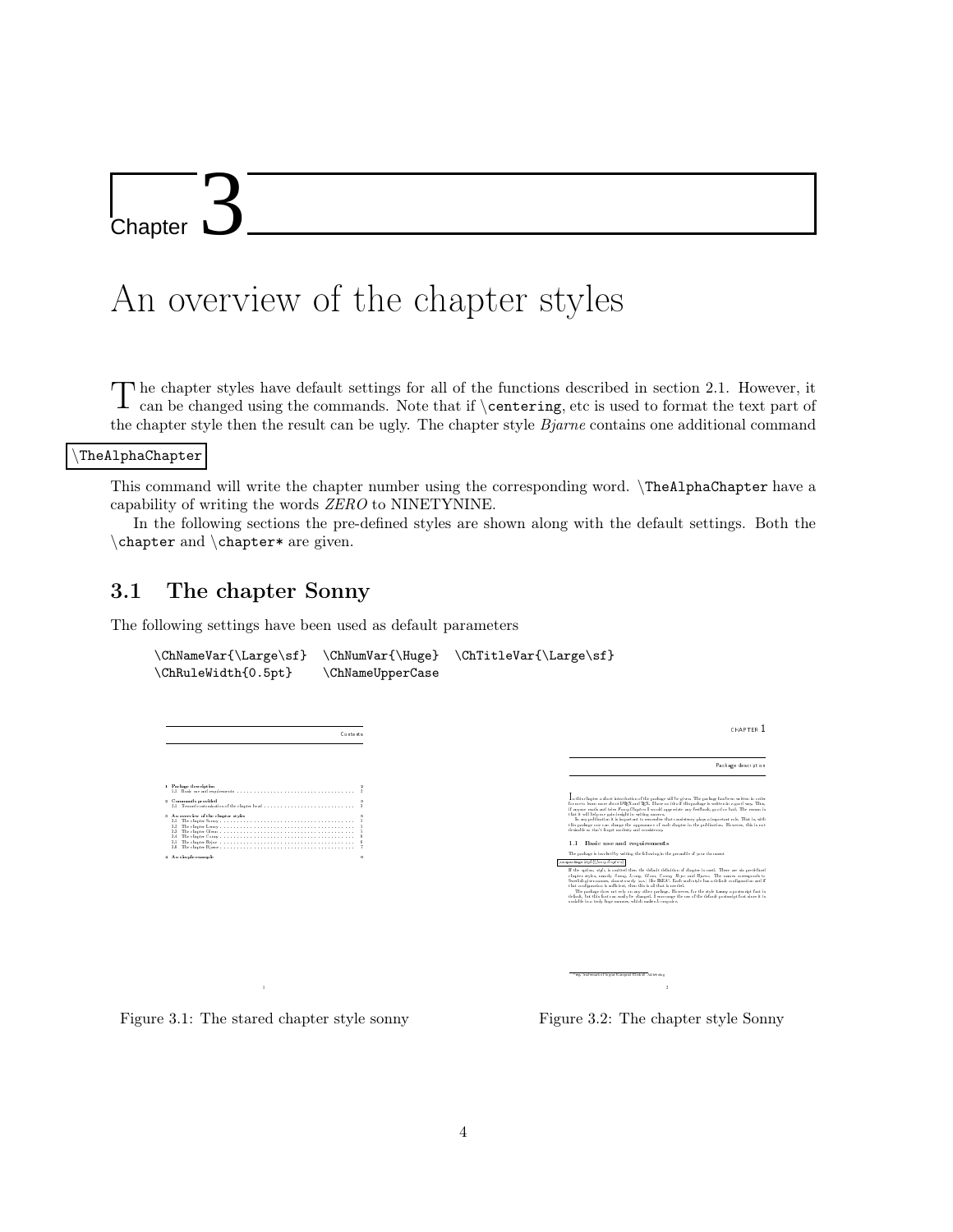## 3.2 The chapter Lenny

The following settings have been used as default parameters

```
\label{th:main} $$\ChNameVar{\font size{14}{16}\usefont{OT1}{phv}_{m}_{n}\selectfont}$$\label{th:main} $$\ChNumVar{\fontsize{60}_{62}\usefont{OT1}{ptm}_{m}_{n}\selectfont}$$\ChTitleVar{\Huge\bfseries\rm}, \ChRuleWidth{1pt}
       Contents
                                                                                                                                                                                                                                                                                                       Chapter 1
                                                                                                                                                                                                                                                                                                       Package description
         1 Package description 2
1.1 Basic use and requirements . . . . . . . . . . . . . . . . . . . . . . . . . . . . . . . . . . . 2
       2 Commands provided 3
                                                                                                                                                                                                                                                                                                       for an is brown mean about 1992, and 1985. I have no lies if this package is well to in a good way. Thus, if any extra finite in the state of the state of the state of the state of the state of the state of the state of t
         \begin{minipage}[t]{0.9\textwidth} \begin{tabular}{|c|c|} \hline 3 & \text{A}a & \text{magnetic} & \text{B} & \text{B} & \text{C} \\ 1 & 11 & \text{The object of line} & \text{C} & \text{D} & \text{D} \\ 2 & 12 & \text{The object of line} & \text{D} & \text{D} & \text{D} \\ 3 & 23 & \text{The object of line} & \text{D} & \text{D} & \text{D} \\ 4 & 3 & \text{The object of line} & \text{D} & \text{D} & \text{D} & \text{D} \\ 5 & 4 & \text{The object of line1.1 Basic use and requirements
                                                                                                                                                                                                                                                                                               The package is invoked by writing the following in the preamble of your document
nusepackage[style]ffancychaptersg
If the option, style, is omitted then the default denition of chapter is used. There are six predened
chapter styles, namely Sonny, Lenny, Glenn, Conny, Rejne and Bjarne. The names corresponds to
Swedish given names, almost surely (a.e.) like IKEA1
. Each such style has a default conguration and if
that conguration is sucient, then this is all that is needed.
The package does not rely on any other package. However, for the style Lenny a postscript font is
default, but this font can easily be changed. I encourage the use of the default postscript font since it is
scalable in a truly huge manner, which makes Lenny nice.
```
Figure 3.3: The stared chapter style Lenny

Figure 3.4: The chapter style Lenny

Note: An alternative version of this chapter head exist entitled PetersLenny.

#### 3.3 The chapter Glenn

The following settings have been used as default parameters

CONTENTS

```
\ChNameVar{\bfseries\Large\sf}, \ChNumVar{\Huge}, \ChTitleVar{\bfseries\Large\rm},
\ChRuleWidth{1pt}, \ChNameUpperCase, \ChTitleUpperCase
```




Figure 3.5: The stared chapter style Glenn

Figure 3.6: The chapter style Glenn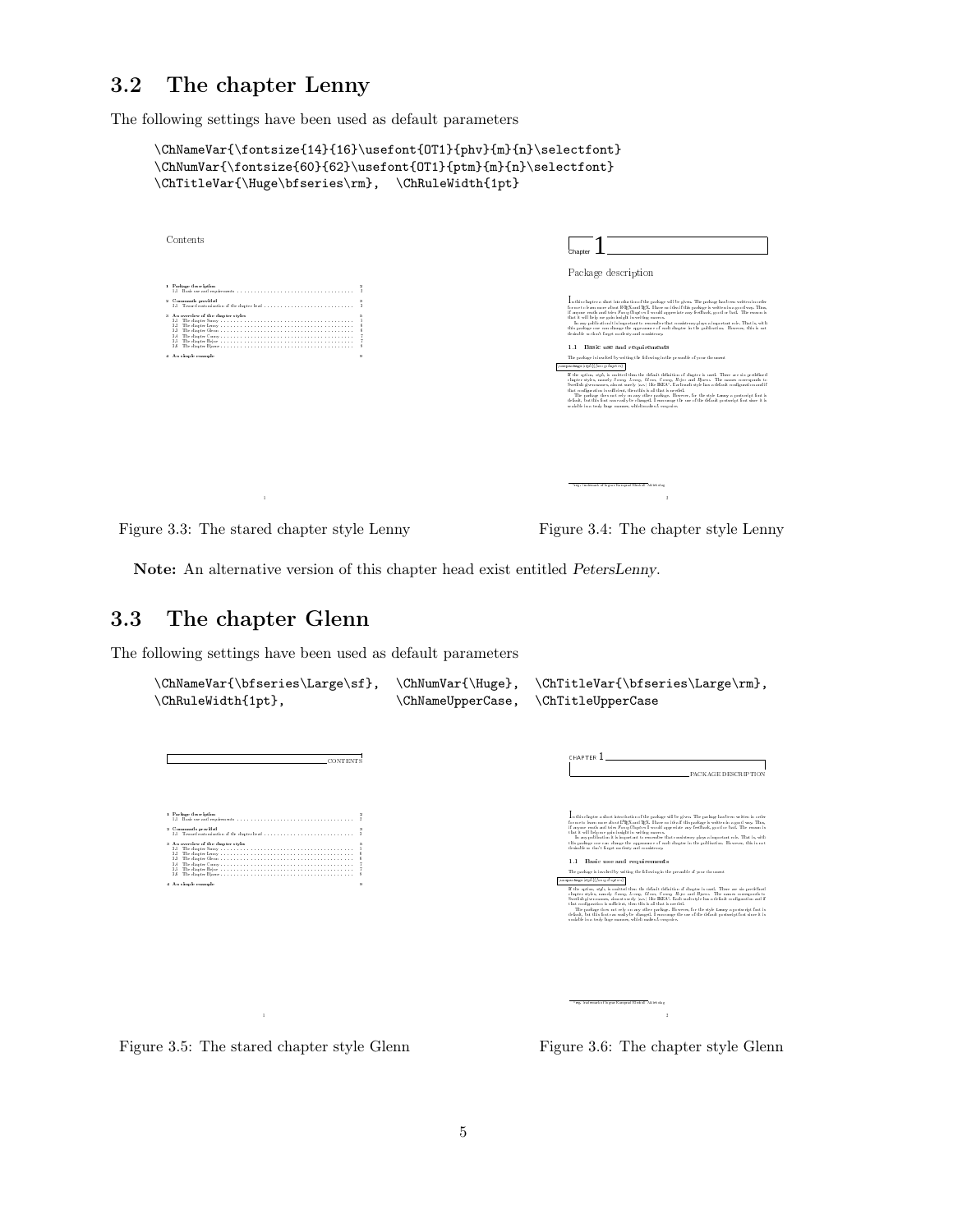## 3.4 The chapter Conny

The following settings have been used as default parameters



Figure 3.7: The stared chapter style Conny

Figure 3.8: The chapter style Conny

## 3.5 The chapter Rejne

The following settings have been used as default parameters





Figure 3.10: The chapter style Rejne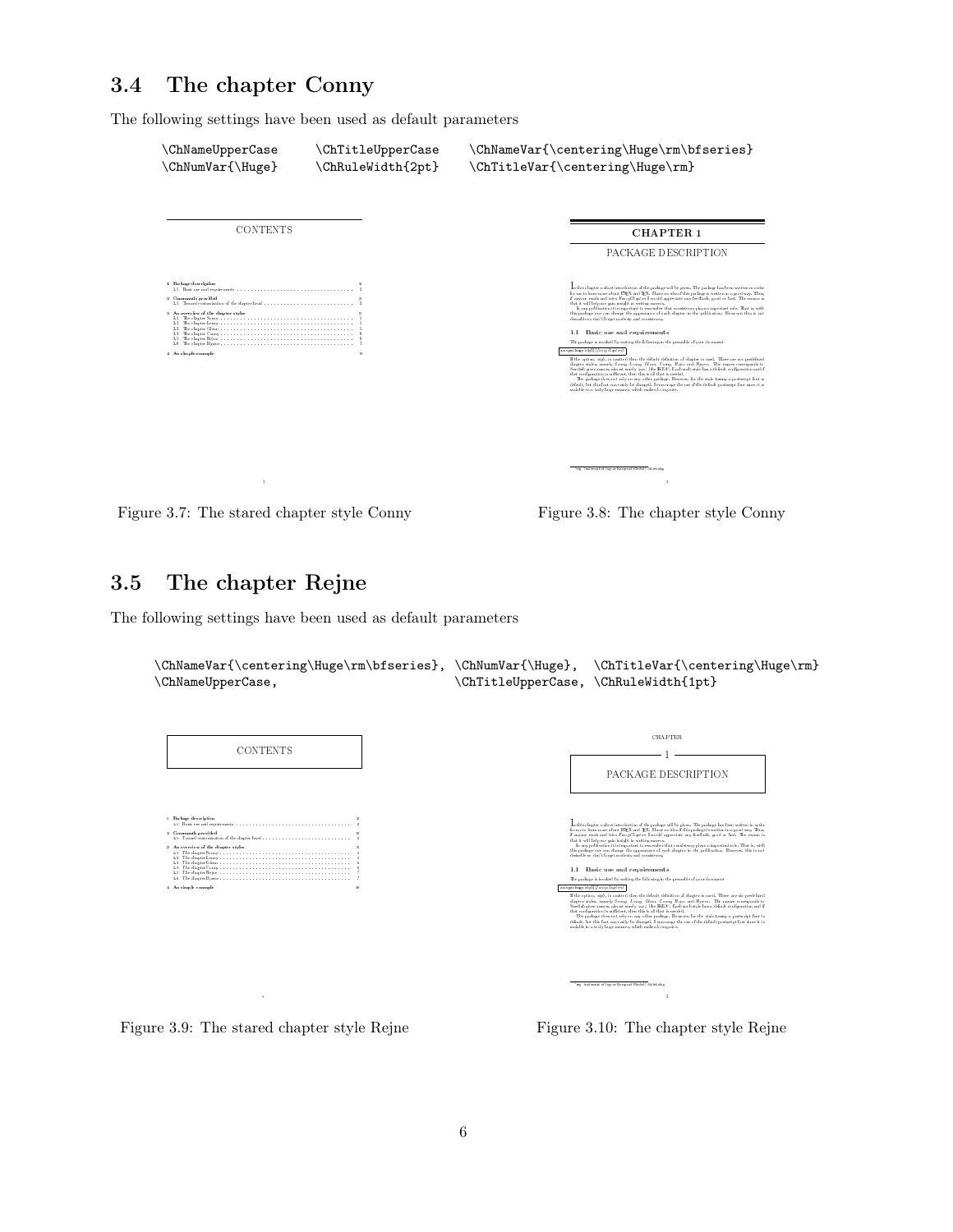## 3.6 The chapter Bjarne

The following settings have been used as default parameters



Figure 3.11: The stared chapter style Bjarne



## 3.7 The chapter Bjornstrup

The following settings have been used as default parameters

```
\ChNumVar{\fontsize{76}{80}\usefont{OT1}{pzc}{m}{n}\selectfont}
\ChTitleVar{\raggedleft\Large\sffamily\bfseries}
```

| Contents                                                                            |                                  |                             |
|-------------------------------------------------------------------------------------|----------------------------------|-----------------------------|
|                                                                                     |                                  |                             |
|                                                                                     |                                  |                             |
| 1 Package description<br>2 Commands provided<br>3 An overview of the chapter styles | $\overline{2}$<br>$\overline{2}$ |                             |
|                                                                                     |                                  |                             |
| 4 An simple example                                                                 | $\Omega$                         | usepackage[sfgle]{fncgchap} |
| 5 Revision details                                                                  | 11                               |                             |
|                                                                                     |                                  |                             |
|                                                                                     |                                  |                             |
|                                                                                     |                                  |                             |
|                                                                                     |                                  |                             |

Figure 3.13: The stared chapter style Bjornstrup

Figure 3.14: The chapter style Bjornstrup

Note: It appears as if the rendering in YAP (dvi previewer in MikTeX) differs from dvips in that the gray box become foreground. Thus, the chapter number is partly hidden.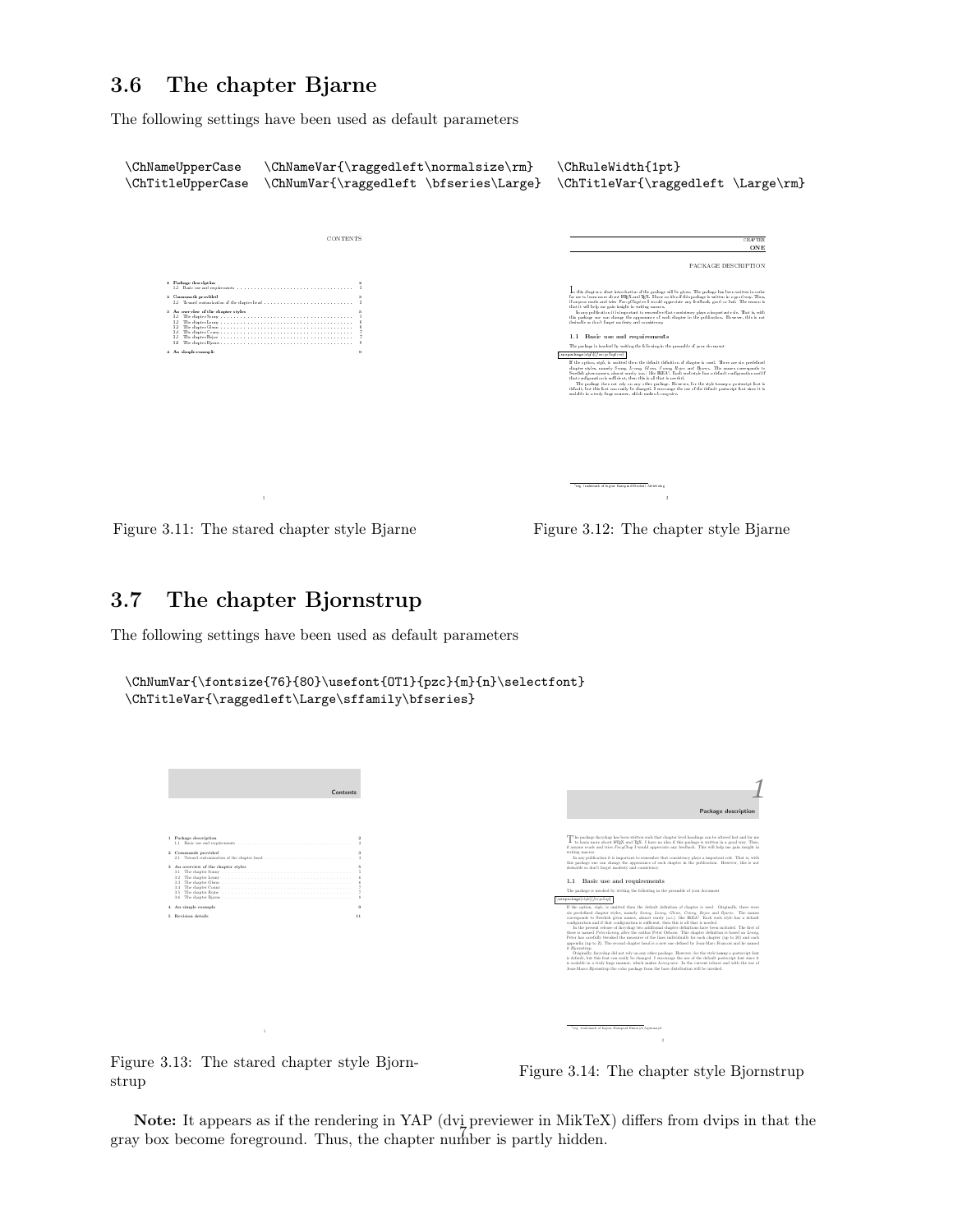Chapter

# A simple example

If the pre defined styles does not fulfill your needs then you can modify the formating routines. The formating is controlled by three commands. One might as well redefine the original chapter definitions formatting is controlled by three commands. One might as well redefine the original chapter definitions using the \secdef and \renewcommand, see The LAT<sub>EX</sub> companion. However, at the time of creating this package I decided that this was easier. The command

#### \DOCH

formats the chapter name and number. The commands



formats the chapter title for \chapter and \chapter\* respectively. In order to modify these you will have to use the preamble along with the commands \makeatletter and \makeatother. The in addition some predefined parameters can be used. The predefined length variables are

#### \mylen, \myhi, \px, \py, \pxx, \pyy and \RW

note that  $\R$ W is special, since it is set by  $\C{R\nu}$  ChRuleWidth. The formatting controlled by  $\C{R\nu}$ \ChNumVar and \ChTitleVar store their values in \CNV, \CNoV and \CTV respectively. Finally, The functions \FmN{ } and \FmTi{ } acts accordingly to \Ch\*\*\*AsIs, \Ch\*\*\*UpperCase and \Ch\*\*\*LowerCase. Note that the stars indicate appropriate substitution of text, see section 2.1.

To illustrate this lets define a new chapter style in which the Chapter name and number in a \fbox and the chapter title centered. The \fboxrule is linked to the predefined length \RW so that it can be controlled by the command \ChRuleWidth. Try this example at a computer near you.

```
\makeatletter
 \ChNameVar{\Large\rm} % sets the style for name
 \ChNumVar{\Huge} % sets the style for digit
 \ChTitleVar{\Large\rm\centering} % sets the style for title
 \ChRuleWidth{4pt} % Set RW=4pt
 \ChNameUpperCase % Make name uppercase
 \renewcommand{\DOCH}{%
   \setlength{\fboxrule}{\RW} % Let fbox lines be controlled by
                            % \ChRuleWidth
```
\fbox{\CNV\FmN{\@chapapp}\space \CNoV\thechapter}\par\nobreak \vskip 40\p@}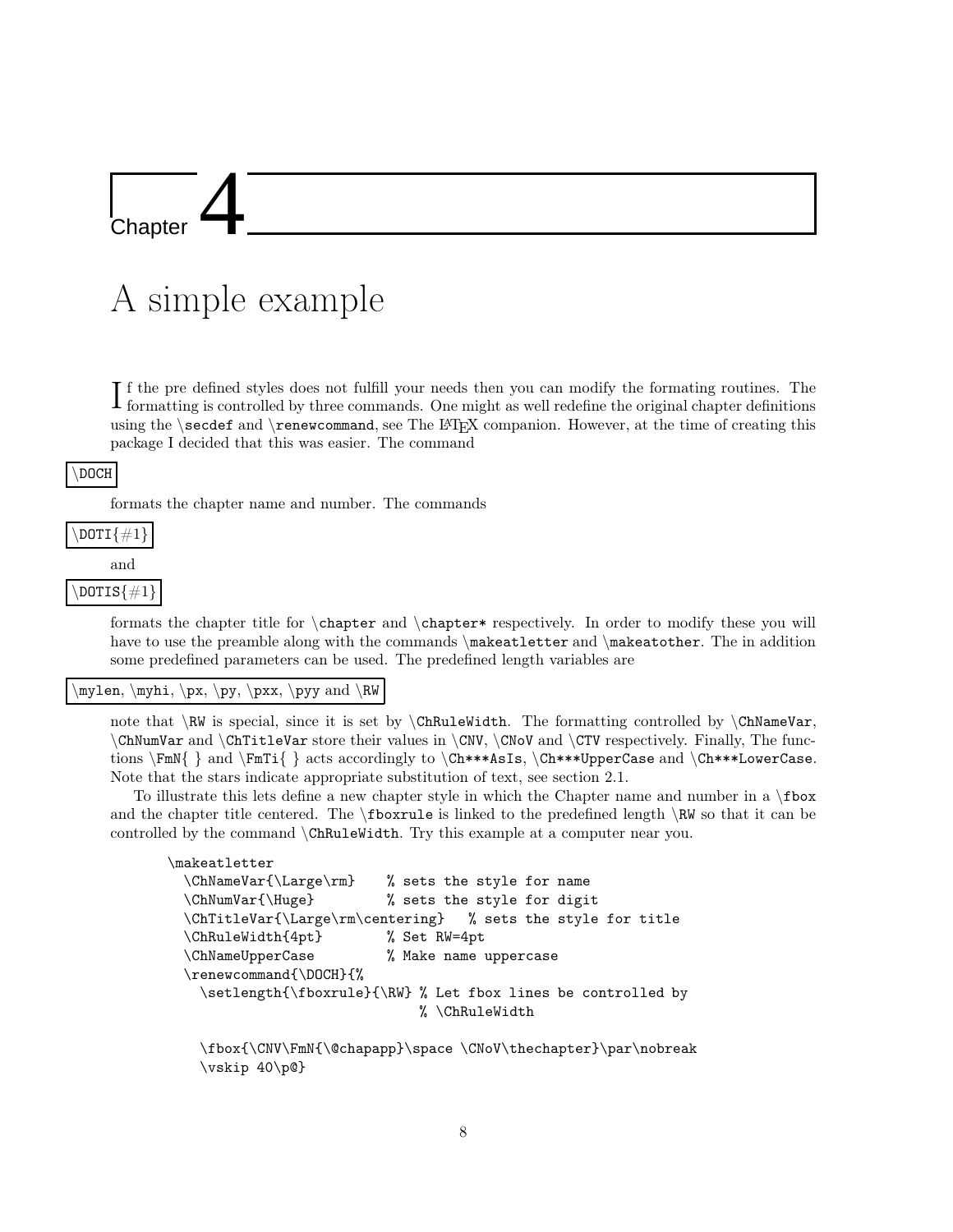```
\renewcommand{\DOTI}[1]{%
   \CTV\FmTi{#1}\par\nobreak
   \vskip 40\p@}
 \renewcommand{\DOTIS}[1]{%
    \CTV\FmTi{#1}\par\nobreak
   \vskip 40\p@}
\makeatother
```
That is all there is to it. Note that the commands \DOTI and \DOTIS can be redefined anywhere in the document, but that is not a good idea. Suppose that you want to use the \TheAlphaChapter. This can be done by initially chose the style  $Bjarne$  and then redefine  $\DOCH$ ,  $DOTI$  and  $DOTIS$ .